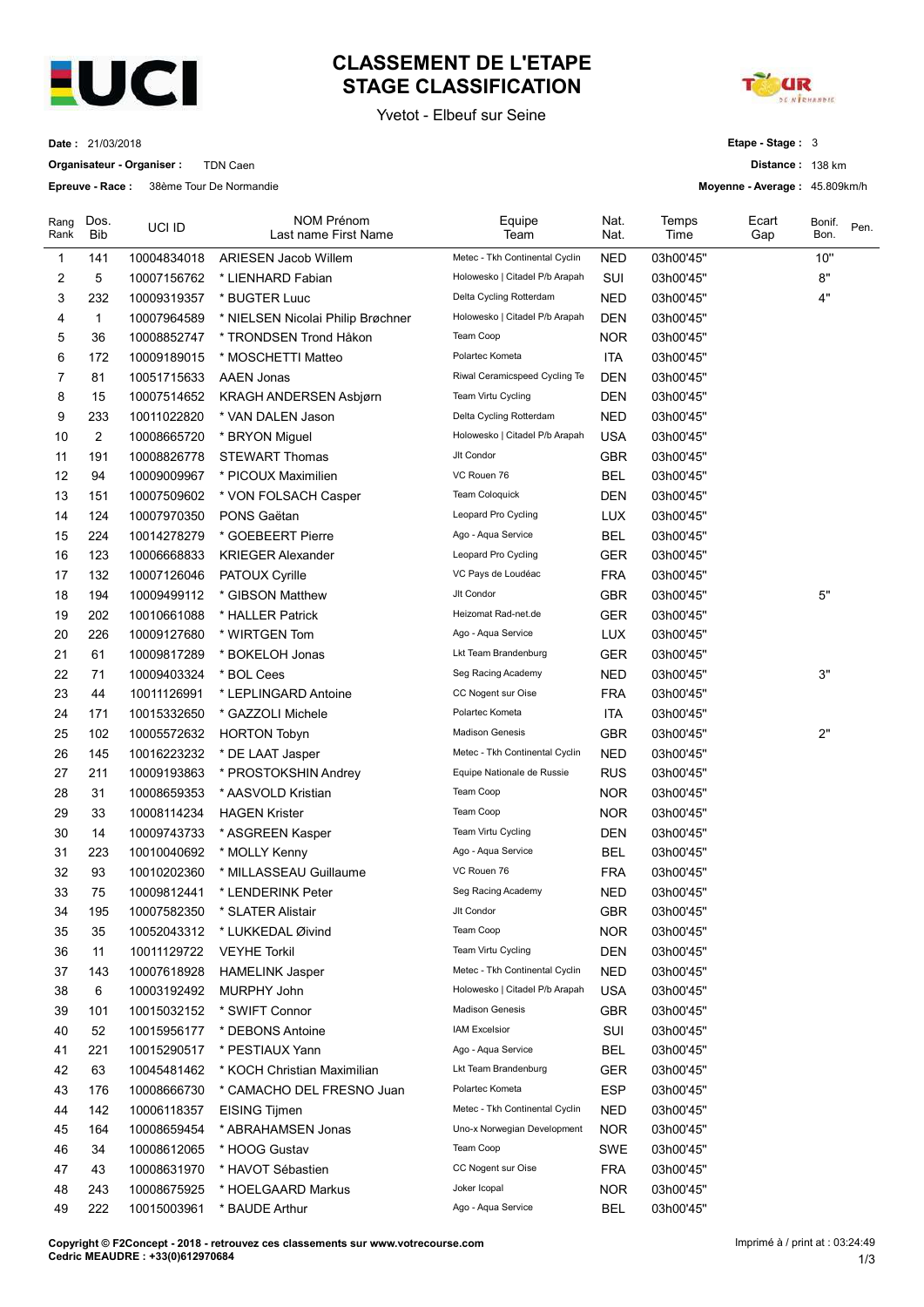| 108<br>109 | 205<br>196 | 10009048969                | GÜLLEN James<br>Copyright © F2Concept - 2018 - retrouvez ces classements sur www.votrecourse.com | Jlt Condor                                             | GBR                      | 03h00'56"              | $\mathbf{u}$<br>Imprimé à / print at : 03:24:51 |
|------------|------------|----------------------------|--------------------------------------------------------------------------------------------------|--------------------------------------------------------|--------------------------|------------------------|-------------------------------------------------|
|            |            |                            |                                                                                                  |                                                        |                          |                        |                                                 |
| 107        | 193        | 10007810096<br>10010981895 | * MCCARTHY Robert-Jon<br>* TREUBEL Pascal                                                        | Jlt Condor<br>Heizomat Rad-net.de                      | IRL<br>GER               | 03h00'56"<br>03h00'56" |                                                 |
| 106        | 163        | 10011133661                | * FOSS Tobias S.                                                                                 | Uno-x Norwegian Development                            | <b>NOR</b>               | 03h00'56"              |                                                 |
| 105        | 105        | 10007151409                | <b>CUMING Michael</b>                                                                            | <b>Madison Genesis</b>                                 | GBR                      | 03h00'56"              | $\mathbf{u}$                                    |
| 103<br>104 | 91<br>182  | 10005784921<br>10024792372 | <b>GUYOT Yann</b><br><b>BENNETT Stéfan</b>                                                       | VC Rouen 76<br>GSC Blagnac Vélo Sport 31               | <b>FRA</b><br><b>FRA</b> | 03h00'45"<br>03h00'56" | 0"<br>11"                                       |
| 102        | 175        | 10009333808                | * SEVILLA LOPEZ Diego Pablo                                                                      | Polartec Kometa                                        | <b>ESP</b>               | 03h00'56"              | $\mathbf{u}$                                    |
| 100<br>101 | 95<br>154  | 10009766062                | 10014829866 * RONDEAU Fabien<br>* HARDAHL Anders                                                 | VC Rouen 76<br><b>Team Coloquick</b>                   | <b>FRA</b><br><b>DEN</b> | 03h00'56"<br>03h00'56" |                                                 |
| 99         | 165        | 10011124264                | * KULSET Kristian                                                                                | Uno-x Norwegian Development                            | <b>NOR</b>               | 03h00'56"              |                                                 |
| 97<br>98   | 144<br>76  | 10009412923<br>10010093135 | * BOUWMANS Dylan<br>* WILLIAMS Stephen                                                           | Metec - Tkh Continental Cyclin<br>Seg Racing Academy   | <b>NED</b><br><b>GBR</b> | 03h00'56"<br>03h00'56" |                                                 |
| 96         | 162        | 10008849616                | * RESELL Erik Nordsaeter                                                                         | Uno-x Norwegian Development                            | <b>NOR</b>               | 03h00'56"              |                                                 |
| 94<br>95   | 203<br>174 | 10010791737<br>10015314462 | * NOLDE Tobias<br>* HABTOM TEKLE Awet                                                            | Polartec Kometa                                        | <b>GER</b><br>ERI        | 03h00'56"<br>03h00'56" |                                                 |
| 93         | 24         | 10008680470                | * KUKRLE Michael                                                                                 | Elkov - Author<br>Heizomat Rad-net.de                  | CZE                      | 03h00'56"              | $\mathbf{u}$                                    |
| 92         | 166        | 10009893576                | * TRÆEN Torstein                                                                                 | Uno-x Norwegian Development                            | <b>NOR</b>               | 03h00'56"              |                                                 |
| 90<br>91   | 111<br>51  | 10010589350<br>10014971528 | * MAITRE Florian<br>* BELLIA Matteo                                                              | Vendée U Pays de la Loire<br><b>IAM Excelsior</b>      | <b>FRA</b><br>ITA        | 03h00'56"<br>03h00'56" |                                                 |
| 89         | 66         | 10015768039                | * TAEBLING Paul                                                                                  | Lkt Team Brandenburg                                   | <b>GER</b>               | 03h00'56"              |                                                 |
| 87<br>88   | 155        | 10013118929                | * VINJEBO Emil Nygaard                                                                           | Team Coloquick                                         | <b>DEN</b>               | 03h00'56"              |                                                 |
| 86         | 65<br>4    | 10010184677<br>10005972958 | * BANUSCH Richard<br><b>KRASILNIKAU Andrei</b>                                                   | Lkt Team Brandenburg<br>Holowesko   Citadel P/b Arapah | <b>GER</b><br><b>BLR</b> | 03h00'56"<br>03h00'56" |                                                 |
| 85         | 74         | 10009817188                | * VAN DEN BERG Julius                                                                            | Seg Racing Academy                                     | <b>NED</b>               | 03h00'56"              | $\mathbf{u}$                                    |
| 83<br>84   | 206<br>214 | 10010035238<br>10006886576 | * TSCHERNOSTER Jan<br><b>MANAKOV Viktor</b>                                                      | Heizomat Rad-net.de<br>Equipe Nationale de Russie      | <b>GER</b><br><b>RUS</b> | 03h00'56"<br>03h00'56" | $\mathbf{u}$                                    |
| 82         | 204        | 10009173049                | * REUTTER Sven                                                                                   | Heizomat Rad-net.de                                    | <b>GER</b>               | 03h00'56"              |                                                 |
| 80<br>81   | 215<br>112 | 10013772465<br>10009493250 | * DUIUNOV Vladislav<br>* PIJOURLET Louis                                                         | Vendée U Pays de la Loire                              | <b>RUS</b><br><b>FRA</b> | 03h00'56"<br>03h00'56" |                                                 |
| 79         | 104        | 10007151510                | <b>HANDLEY Richard</b>                                                                           | <b>Madison Genesis</b><br>Equipe Nationale de Russie   | <b>GBR</b>               | 03h00'56"              |                                                 |
| 78         | 41         | 10005875251                | <b>BACON Romain</b>                                                                              | CC Nogent sur Oise                                     | <b>FRA</b>               | 03h00'56"              |                                                 |
| 76<br>77   | 42<br>244  | 10012412041<br>10007676118 | <b>GARBET Nicolas</b><br><b>HAGEN Carl Fredrik</b>                                               | CC Nogent sur Oise<br>Joker Icopal                     | <b>FRA</b><br><b>NOR</b> | 03h00'56"<br>03h00'56" | $\mathbf{u}$                                    |
| 75         | 125        | 10008691988                | * REKITA Szymon                                                                                  | Leopard Pro Cycling                                    | POL                      | 03h00'56"              | $\mathbf{u}$                                    |
| 74         | 153        | 10009375234                | * CHRISTIANSEN Steffen Munk                                                                      | Team Coloquick                                         | <b>DEN</b>               | 03h00'56"              | 11"                                             |
| 72<br>73   | 113<br>241 | 10013267055<br>10009776065 | * RIVIERE David<br>* FORFANG Ole                                                                 | Vendée U Pays de la Loire<br>Joker Icopal              | <b>FRA</b><br><b>NOR</b> | 03h00'54"<br>03h00'55" | $\mathbf{u}$<br>10"                             |
| 71         | 85         | 10009765860                | * GREGAARD WILSLY Jonas                                                                          | Riwal Ceramicspeed Cycling Te                          | <b>DEN</b>               | 03h00'54"              | 09"                                             |
| 69<br>70   | 16<br>3    | 10010964721<br>10006467153 | * SCHULTZ Jesper<br><b>FLAKSIS Andzs</b>                                                         | Team Virtu Cycling<br>Holowesko   Citadel P/b Arapah   | <b>DEN</b><br>LAT        | 03h00'45"<br>03h00'45" |                                                 |
| 68         | 103        | 10004864734                | MCEVOY Jonathan                                                                                  | <b>Madison Genesis</b>                                 | <b>GBR</b>               | 03h00'45"              |                                                 |
| 67         | 54         | 10015749447                | * RAPPO Anthony                                                                                  | <b>IAM Excelsior</b>                                   | SUI                      | 03h00'45"              |                                                 |
| 65<br>66   | 25<br>146  | 10004771976<br>10010973310 | POLNICKY Jirí<br>* LINDENBURG Jim                                                                | Elkov - Author<br>Metec - Tkh Continental Cyclin       | CZE<br><b>NED</b>        | 03h00'45"<br>03h00'45" |                                                 |
| 64         | 216        | 10005747939                | <b>ERSHOV Artur</b>                                                                              | Equipe Nationale de Russie                             | <b>RUS</b>               | 03h00'45"              |                                                 |
| 63         | 55         | 10009498809                | * SCHÄPPI Martin                                                                                 | <b>IAM Excelsior</b>                                   | <b>SUI</b>               | 03h00'45"              |                                                 |
| 61<br>62   | 245<br>21  | 10008856989<br>10003245945 | VANGSTAD Andreas<br><b>BARTA Jan</b>                                                             | Joker Icopal<br>Elkov - Author                         | <b>NOR</b><br>CZE        | 03h00'45"<br>03h00'45" |                                                 |
| 60         | 225        | 10013798232                | * DEBUY Anthony                                                                                  | Ago - Aqua Service                                     | <b>BEL</b>               | 03h00'45"              |                                                 |
| 59         | 234        | 10009647036                | * JANSSEN Adriaan                                                                                | Delta Cycling Rotterdam                                | <b>NED</b>               | 03h00'45"              |                                                 |
| 57<br>58   | 242<br>72  | 10006875664<br>10009812239 | <b>HOEM Bjørn Tore</b><br>* MAAS Jan                                                             | Joker Icopal<br>Seg Racing Academy                     | <b>NOR</b><br><b>NED</b> | 03h00'45"<br>03h00'45" |                                                 |
| 56         | 126        | 10009417367                | * SPENGLER Mario                                                                                 | Leopard Pro Cycling                                    | SUI                      | 03h00'45"              |                                                 |
| 55         | 235        | 10010977047                | * TIMMERMANS Justin                                                                              | Delta Cycling Rotterdam                                | <b>NED</b>               | 03h00'45"              |                                                 |
| 53<br>54   | 26<br>134  | 10004627587<br>10011236422 | <b>HACECKY Vojtech</b><br>* GUERIN Camille                                                       | Elkov - Author<br>VC Pays de Loudéac                   | CZE<br><b>FRA</b>        | 03h00'45"<br>03h00'45" |                                                 |
| 52         | 116        | 10010586623                | * ORCEAU Clément                                                                                 | Vendée U Pays de la Loire                              | <b>FRA</b>               | 03h00'45"              |                                                 |
| 51         | 173        | 10010966236                | * GAMPER Patrick                                                                                 | Polartec Kometa                                        | <b>AUT</b>               | 03h00'45"              |                                                 |
| 50         | 22         | 10002058202                | <b>BUCHACEK Tomáš</b>                                                                            | Elkov - Author                                         | CZE                      | 03h00'45"              |                                                 |